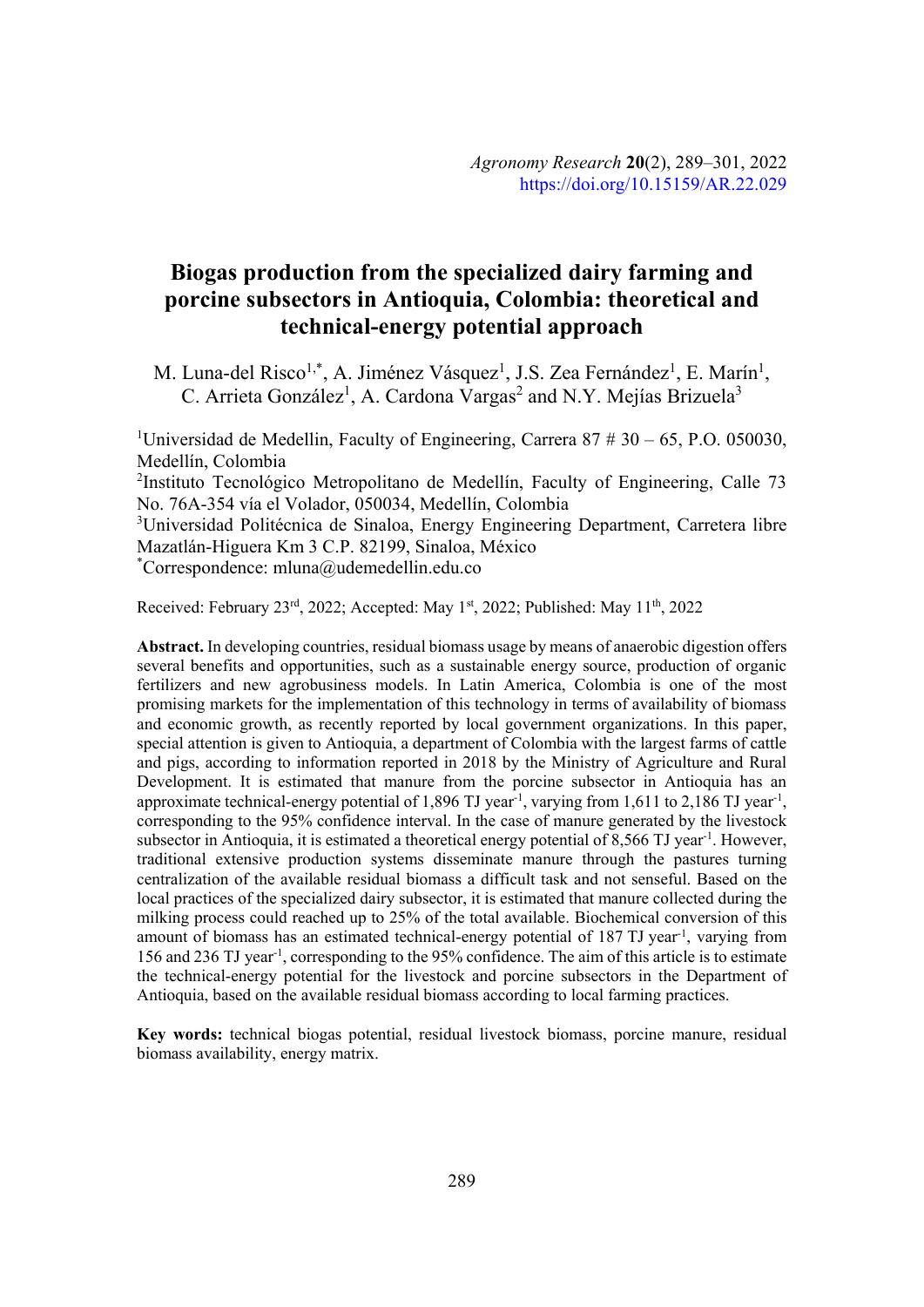## **INTRODUCTION**

Colombia's report presented during the United Nations Framework Convention on Climate Change (COP21), held in Paris in December 2015, makes the country responsible for 0.46% of global GHG emissions, according to data reported in 2010. Despite contributing a low percentage at a global scale compared to other countries, accumulated emissions between 1990 and 2012 place Colombia among the 40 countries with the greatest historical responsibility for generating GHG emissions. The Colombian subsectors with the highest contribution to GHG emissions are livestock, deforestation, transportation, energy generation, solid waste management, manufacturing, and construction industry, and other processes (Londoño Pineda et al., 2019; Wang et al., 2021).

Earlier studies on Residual Livestock Biomass (RLB) have been conducted and presented by the Atlas of the Energy Potential of Residual Biomass in Colombia. The study was conducted and published in 2010 by the Institute of Hydrology, Meteorology and Environmental Studies (IDEAM), the Mining and Energy Planning Unit (UPME) and the Industrial University of Santander (UIS). The report estimates that livestock activities in Colombia generates approximately 105,418.066 tons per year of manure in which the department (geographical region) of Antioquia has the largest contribution with 12,882,917 tons per year. This amount of manure represents an important environmental impact considering that animal manure produces biogas, which is considered a harmful greenhouse gas (GHG) when large amounts of it is ejected to the atmosphere without inactivation nor valorization (Marrugo et al., 2016; Pupo-Roncallo et al., 2019; Hollas et al., 2021).

Key factors such as increasing GHGs emissions due to inadequate management of RLB, the increasing trend of energy consumption during the past few years, and the possibility of decreasing dependence on fossil fuels as a pillar of the economy based on clean energy, have triggered efforts from governmental agencies, educational institutions, and public/private industries towards the use of renewable energy. Low-carbon technologies such as the bioconversion of biomass by anaerobic digestion means, are of great interest due to its low environmental impact and its positive social impact (Ramirez-Contreras & Faaij, 2018).

Energy recovery of RLB in the Department of Antioquia also contributes to the fulfillment of the Sustainable Development Goals (SDGs) approved in 2015 at the United Nations (UN) summit. This strategy aims at intensifying efforts to end poverty in all its forms, reduce inequality, and protect the environment (Kall et al., 2016; Ramirez-Contreras & Faaij, 2018; Sagastume Gutiérrez et al., 2020). For example, SDG 7 focuses on access to clean energy, in which producing biogas by means of anaerobic digestion of RLB can be an energy source for non-connected communities. It also promotes access to affordable renewable energy aiming at improving living conditions of communities in the Department of Antioquia. These renewable energy sources will provide an alternative fuel for cooking, heating, and lighting. It is estimated that the use of RLB produced by the porcine and specialized milk cattle sub-sectors through anaerobic digestion in the Department of Antioquia will help to reach the COP21 commitment established to reduce greenhouse gas emissions by 20% in relation to projected emissions by 2030 (Sagastume Gutiérrez et al., 2020).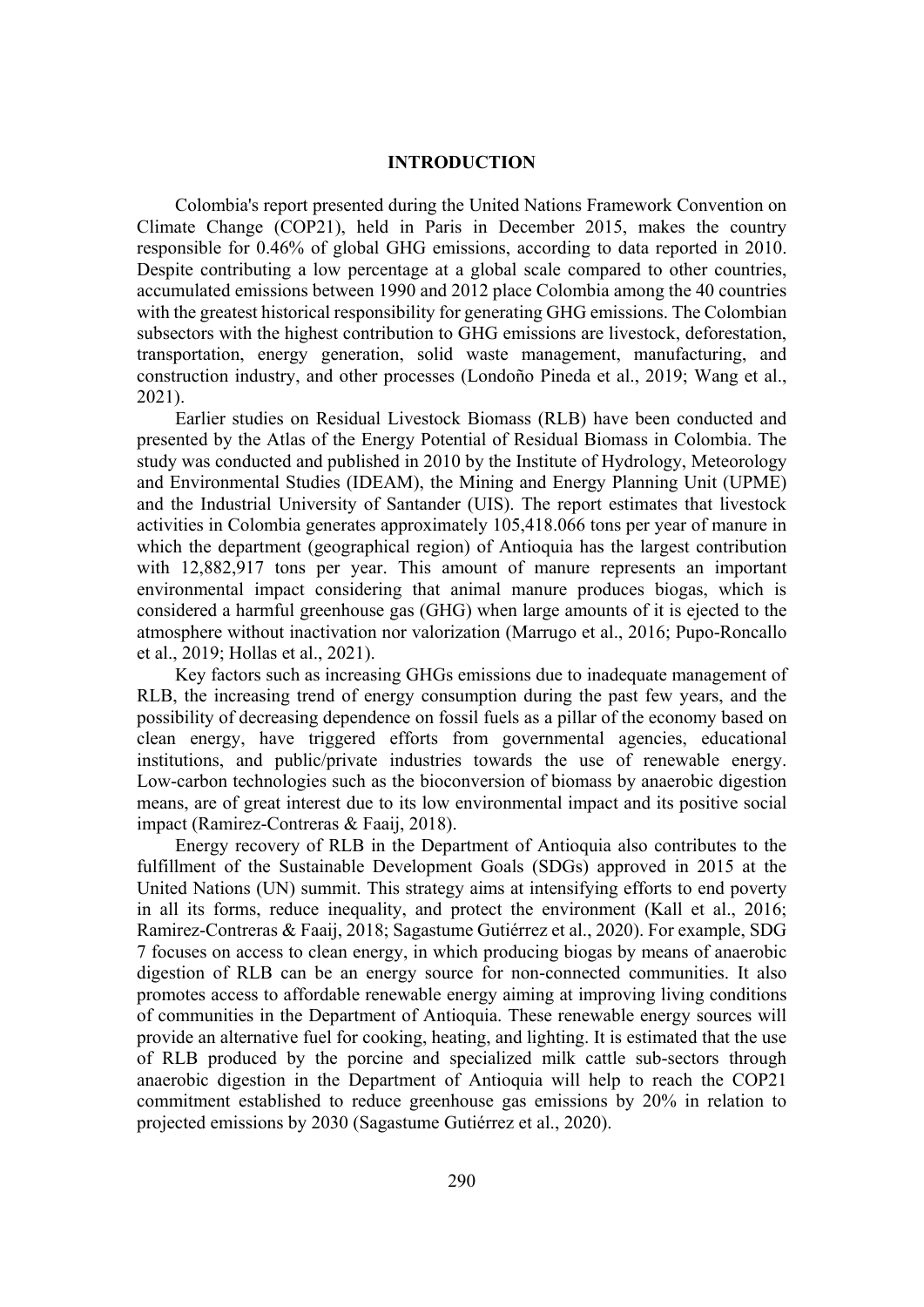Generally, in Colombia, not all the RLB can be collected, especially those related to cattle farming performed under traditional extensive production systems. Manure collection and centralization for energy generation are hard to achieve because farms are dispersed throughout the country.

This research focuses on the estimation of technical-energy potential by anaerobic digestion means of the Colombian livestock residual biomass. The following substrates were assessed: i) the productive system of specialized milk, which performs the temporary confinement of animals for two (2) times a day for milking. This practice facilitates the collection of 25% of the manure produced daily by the animals, and ii) biomass from the porcine sub-sector in Antioquia, in which the animals are handled in confinement.

## **METHODOLOGY**

# **Main sources of information consulted for the estimation of Residual Livestock Biomass (RLB)**

Different sources of information were consulted to estimate RLB, such as the census conducted by Colombian Institute of Agriculture (ICA) in 2018 for the porcine and livestock subsectors, reports form the Agricultural Assessments by Consensus, the Agricultural and Technical Assistance Municipal Units (UMATAS) and the Ministry of Agriculture (Ministerio de Agricultura, 2020).

The information reported by ICA clearly specifies the distribution of animals by age group for cattle and pigs, where the former is classified as cattle under one year old, cattle between 1 and 2 years old, cattle between 2 and 3 years old, and cattle over 3 years. In the case of the porcine subsector the classification is presented as piglets (1–60 days), weaners (61–120 days), growers (121–180 days), reproducers, females (120–240 days), breeding females (more than 240 days) and backyard pigs, which are those that remain in small-scale family farms.

In 2018, information provided by the Colombian Ministry of Agriculture specifies livestock activities in terms of milk production for each of the 125 municipalities of the Department, specifying the number of animals in traditional milking systems, dualpurpose dairies, and specialized dairies. In this study, it is considered Manure Production Rate (MPR) as an indicator of manure generated by species, according to the age of the animal and the type of activity for which it is raised (UPME, 2011). Both, the number of animals per age range and the MPR are inputs for the estimation of residual livestock biomass per species in each of Antioquia's 125 municipalities.

# **Estimation of RLB in the Department of Antioquia for the porcine and specialized dairy subsectors**

Traditional extensive production systems in Colombia lead to the dissemination of manure through the pastures turning centralization of the available residual biomass a difficult task and not senseful. However, pasturing practices opens possibilities to produce animal products from residual sites, in which grazing enables fresh uptake of grass and herbs without energy losses and with selection of best nutrient content by the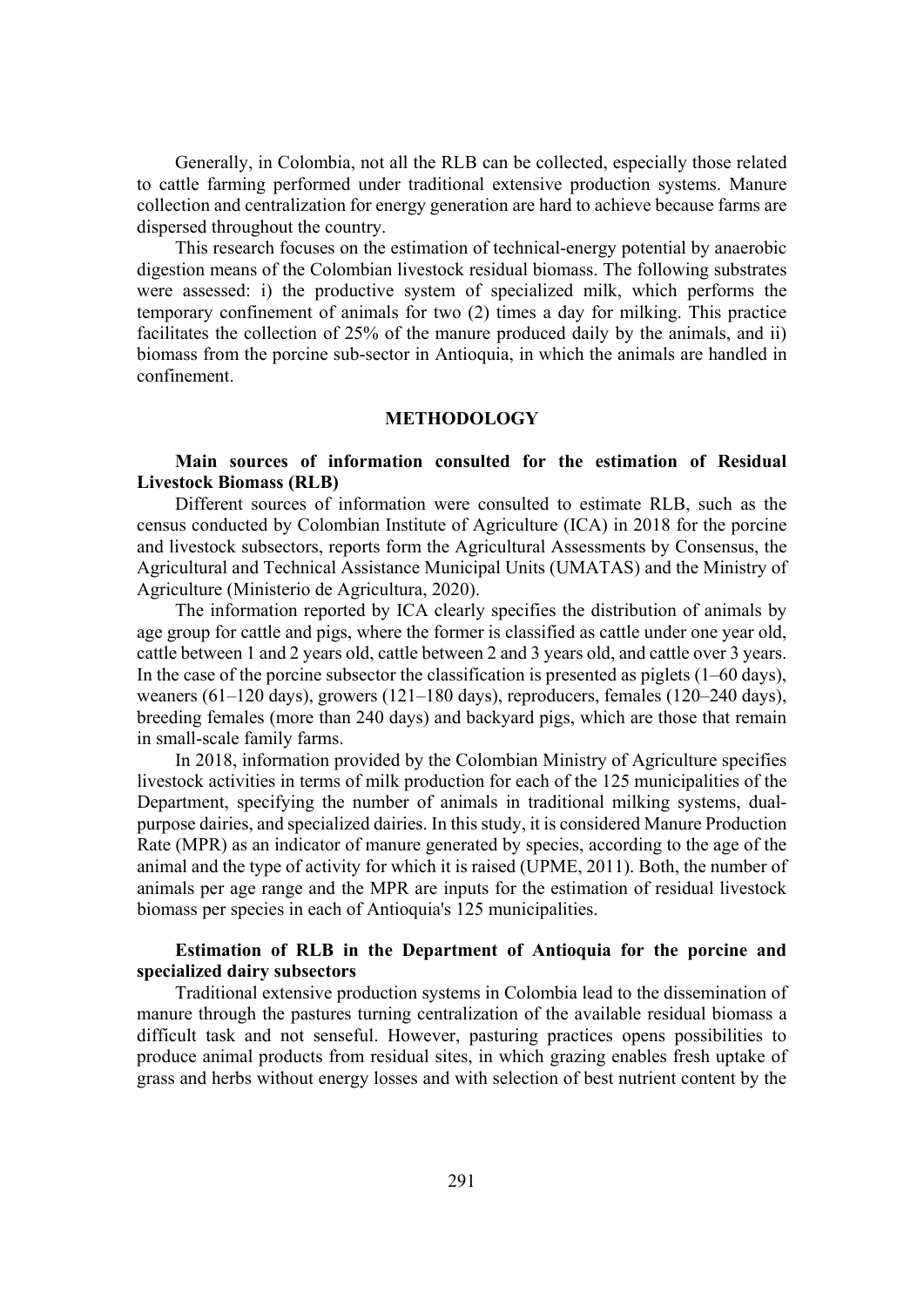animal. Considering that grazing is an important source for feces-based nutrient networks, pathogenic risks need to be under consideration to avoid cross pollution.

Estimation of RLB in the Department of Antioquia is calculated by means of a mathematical model based on the number of animals per subsector and the Manure Production Rate (kg animal<sup>-1</sup> day), which is an indicator of manure generated by species, depending on the age of the animal and the type of activity for which it is raised.

Since the porcine sub-sector establishes practices such as animal confinement and intensive production systems, it is estimated that the technical-energy potential from manure for this sub-sector only depends on the capacity of the bioconversion technology to process the available residual biomass, but it is not limited to the accessibility of it. On the other hand, since extensive production systems predominate in the livestock sector, only manure generated by the sub-sector of specialized dairies during milking, could be defined as technically usable manure. This is equivalent to 25% of the manure generated by this sub-sector.

Equation 1 presents the model used for the estimation of the residual biomass produced by the porcine and cattle sectors in the Department of Antioquia.

$$
RLB = nA \times MPR \tag{1}
$$

where  $RLB$  – Residual livestock biomass;  $nA$  – number of animals;  $MPR$  – manure production rate.

# **Theoretical estimation of the technical-energy usable potential for the porcine and specialized dairy subsectors in the Department of Antioquia**

To calculate the technical-energy potential of manure generated by the porcine and dairy subsectors in the Department of Antioquia, a mathematical model was implemented based on the following variables: Residual Livestock Biomass - RLB (kg of fresh manure), Dry Matter - DM (kg DM kg<sup>-1</sup> manure), Volatile Solids (kg VS kg<sup>-1</sup> DM), Biochemical Methane Potential - BMP ( $Nm^3$  CH<sub>4</sub> kg VS<sup>-1</sup>) and Lower Calorific Value of methane, which corresponds to 35.8 MJ Nm<sup>-3</sup>.

Table 1 presents bibliographic information on the characterization of cattle and pig manure for parameters such as dry matter - DM (kg DM kg  $DM^{-1}$ ), volatile solids (kg VS kg  $DM^{-1}$ ) and methane biochemical potential (Nm<sup>3</sup> CH<sub>4</sub> kg VS<sup>-1</sup>). These values correspond to the characterization of manure produced in various countries with different climatic conditions and implementation of different conditions of animal management, including variations in the type of feed supplied.

The Center for Environmental Studies and Research - CEIAM of the Industrial University of Santander (UIS) characterized pig manure from two departments in Colombia: Antioquia (a farm located in Santa Rosa de Osos) and Valle del Cauca. Data from the characterization is presented in Table 2.

The variation in the results of the physicochemical characterization between these two samples corresponds to various factors such as, condition at the time of collection, the climate of the geographical site, quality of the food provided to animals, transport needs, herd size, manure recover facilities, among others (Jiménez Vásquez, 2021).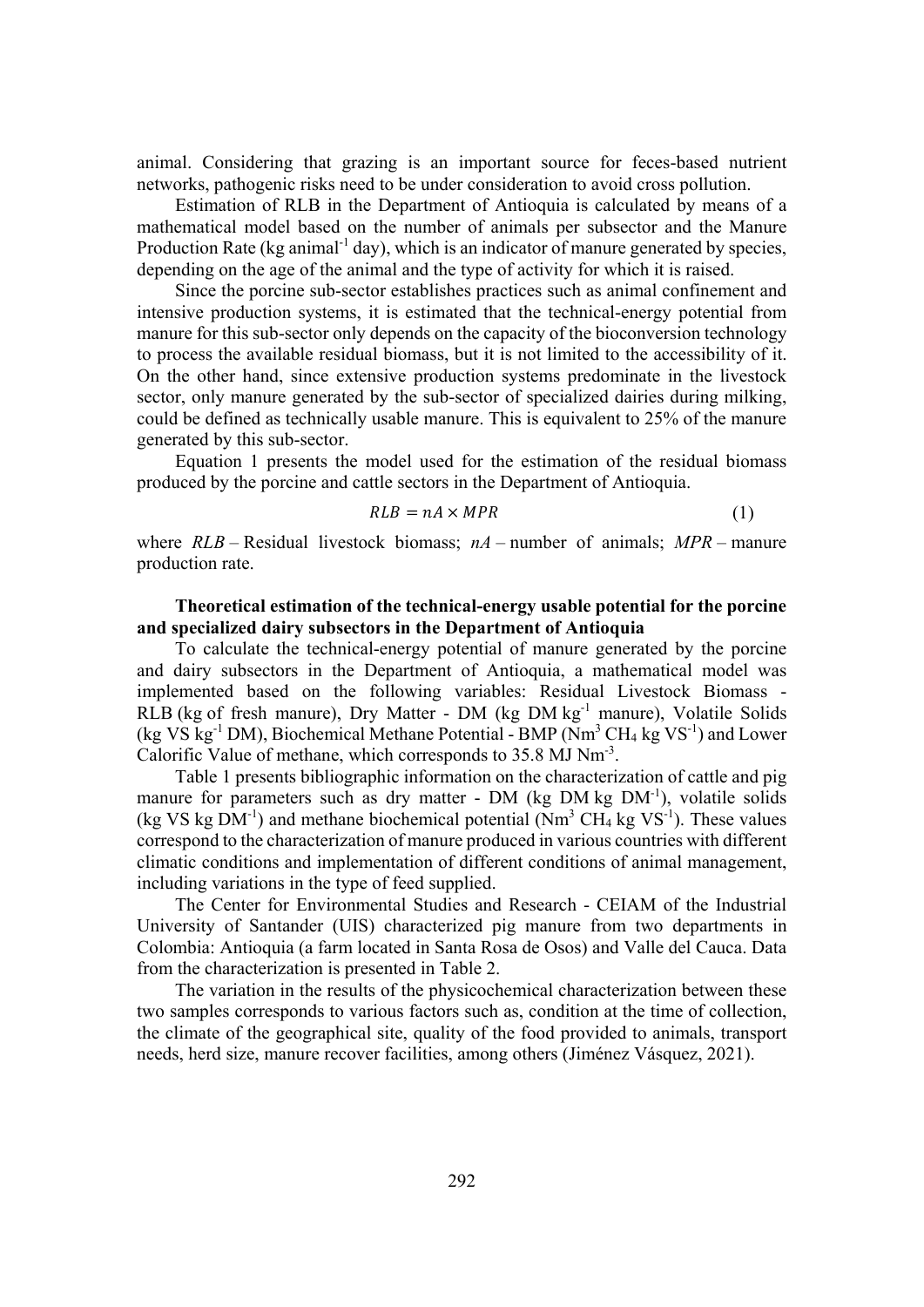|                |                                  |                               | Biochemical                 |                               |  |
|----------------|----------------------------------|-------------------------------|-----------------------------|-------------------------------|--|
| No.            | Dry Matter DM                    | Volatile solids               | methane potential Reference |                               |  |
|                | kg DM kg manure <sup>-1</sup>    | $kg$ VS $kg$ DM <sup>-1</sup> | $Nm3 CH4 kg VS-1$           |                               |  |
|                | Characteristics of cattle manure |                               |                             |                               |  |
| $\mathbf{1}$   | 0.27                             | 0.81                          | 0.32                        | (Arango Osorio et al., 2019)  |  |
| $\overline{c}$ | $0.17 - 0.26$                    | $0.71 - 0.87$                 | 0.17                        | (Pham et al., 2017)           |  |
| $\overline{3}$ | $0.16 - 0.22$                    | 0.88                          | $0.19 - 0.22$               | (André et al., 2019)          |  |
|                |                                  |                               |                             | (Ramírez Balaguera & Barrera  |  |
| $\overline{4}$ | 0.18                             | 0.80                          | 0.21                        | Ojeda, 2017)                  |  |
| 5              | 0.17                             | 0.55                          | 0.13                        | (Zhao et al., 2018)           |  |
| 6              | 0.17                             | 0.77                          | 0.27                        | (Martí Herrero, 2008)         |  |
| $\tau$         | 0.17                             | 0.61                          | 0.20                        | (Krishna Kafle & Chen, 2016)  |  |
| $\,8\,$        | 0.16                             | 0.87                          | 0.11                        | (Herrero Garcia et al., 2019) |  |
| 9              | $0.15 - 0.16$                    | 0.85                          | 0.32                        | (McVoitte & Clark, 2019)      |  |
| 10             | 0.16                             | 0.84                          | 0.33                        | (Li et al., 2014)             |  |
| 11             | 0.12                             | 0.85                          | 0.243                       | (Luna-Derisco et al., 2011)   |  |
|                | Characteristics of pig manure    |                               |                             |                               |  |
| 11             | 0.36                             | 0.99                          | 0.15                        | (Herrero Garcia et al., 2019) |  |
|                |                                  |                               |                             | (Galvis Pinzón & Acevedo      |  |
| 12             | $0.28 - 0.33$                    | $0.71 - 0.76$                 | 0.32                        | León, 2008)                   |  |
| 13             | 0.32                             | 0.78                          | 0.15                        | (Liang et al., 2020)          |  |
| 14             | 0.31                             | 0.77                          | 0.13                        | (Cabeza et al., 2016)         |  |
|                |                                  |                               |                             | (Ramírez Balaguera & Barrera  |  |
| 15             | 0.31                             | 0.73                          | 0.32                        | Ojeda, 2017)                  |  |
| 16             | 0.31                             | 0.87                          | 0.32                        | (Krishna Kafle & Chen, 2016)  |  |
| 17             | 0.30                             | 0.89                          | 0.25                        | (Liang et al., 2017)          |  |
| 18             | 0.28                             | 0.78                          | 0.26                        | (Yang et al., 2019)           |  |
| 19             | 0.28                             | 0.80                          | 0.29                        | (J. Zhang et al., 2019)       |  |
| 20             | 0.28                             | 0.78                          | 0.31                        | (Xiao et al., 2019)           |  |
| 21             | 0.23                             | 0.73                          | 0.16                        | (Wang et al., 2018)           |  |
| 22             | $0.24 - 0.29$                    | $0.75 - 0.77$                 | $0.26 - 0.35$               | (W. Zhang et al., 2014)       |  |
| 23             | $0.3 - 0.8$                      | $0.7 - 0.8$                   | $0.175 - 0.35$              | (Luna-DelRisco et al., 2011)  |  |
| 24             | 0.19                             | 0.77                          | 0.35                        | (Li et al., 2014)             |  |

**Table 1.** Characteristics of cattle manure and pig manure

**Table 2.** Characterization of the residual biomass of the porcine sub-sector

| Department | % Moisture | $%$ DM | DM<br>$kg$ DM kg manure <sup>-1</sup> | $\%$ VS | VS<br>$kg$ VS kg $DM^{-1}$ |
|------------|------------|--------|---------------------------------------|---------|----------------------------|
| Antioquia  | 67.18      | 32.83  | 0.33                                  | 24.98   | 0.76                       |
| Valle      | 71.9       | 28.11  | 0.28                                  | 19.87   | 0.71                       |
| Average    | 69.54      | 30.47  | 0.31                                  | 22.42   | 0.73                       |

*Source:* Centre for Environmental Studies and Research – CEIAM.

In Eq. 2, the mathematical model for the estimation of the technical-energy potential from RLB for the porcine and specialized milk cattle subsectors is presented.

$$
EP_{RLB} = \sum_{i=1}^{n} R L BPi \cdot \%DM. VS \cdot Bo_i \cdot LCV_{CH4}
$$
 (2)

where  $EP_{RLB}$  – Technical-energy potential of residual livestock biomass (TJ year<sup>-1</sup>);  $RLB - kg$  manure year<sup>-1</sup>;  $\%DM - \%$  Dry Matter (kg DM kg manure<sup>-1</sup>); *VS*-Volatile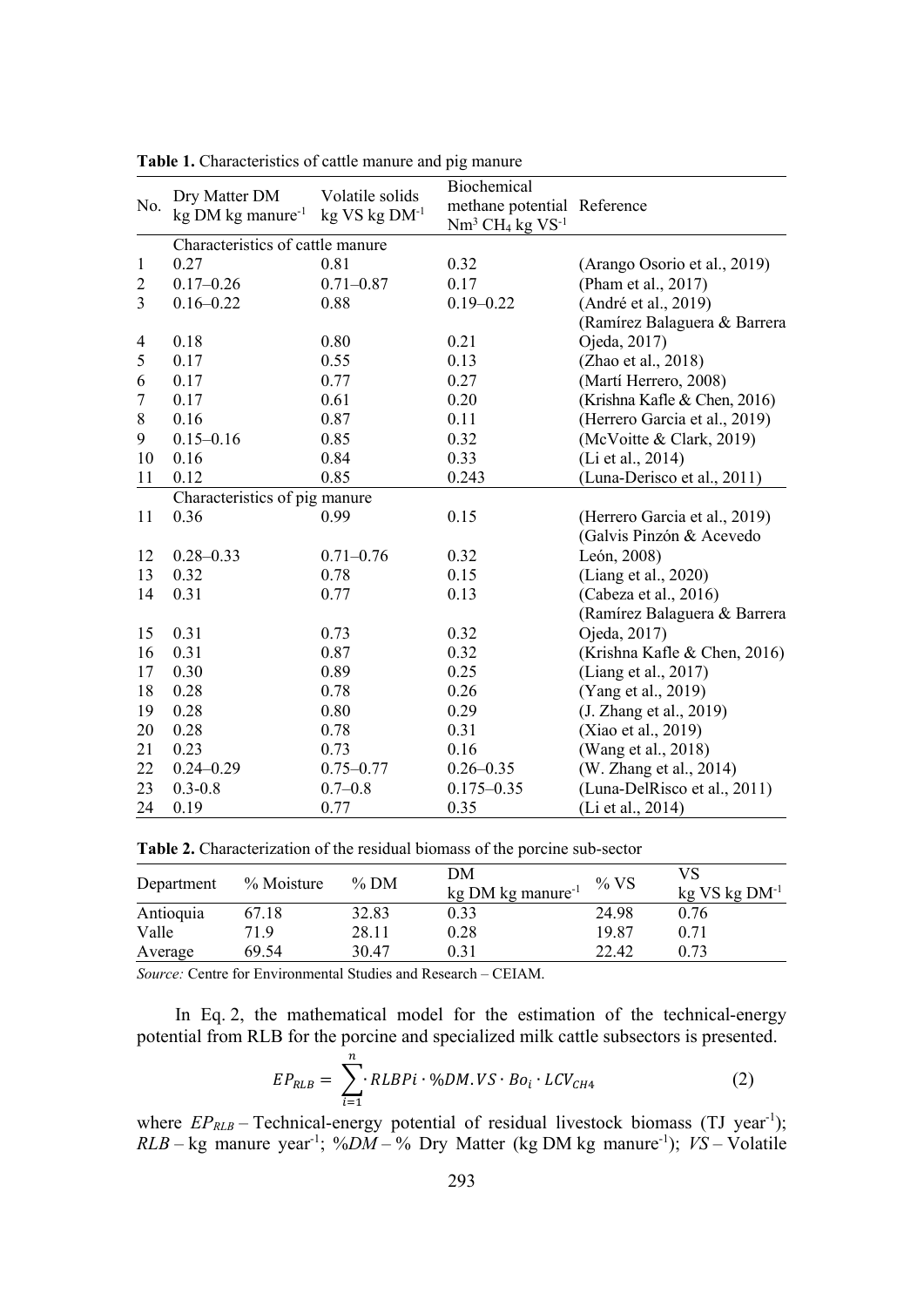solids (kg VS kg DM<sup>-1</sup>); *Bo* – Biochemical methane potential (Nm<sup>3</sup> Biogas kg VS<sup>-1</sup>);  $LCV_{CH4}$  – Methane Lower Calorific Value (TJ Nm<sup>3-1</sup>).

#### **RESULTS AND DISCUSSION**

# **Estimation of exploitable residual livestock biomass in the Department of Antioquia for the porcine and specialized dairy subsectors**

It is estimated that manure production by the porcine sub-sector in the Department of Antioquia is approximately 1,223.056 tons per year (Table 3). From this amount, 72.13% is generated in large scale and technified systems that warranties animal confinement by physiological state and age. The remaining 27.87% is produced by backyard pigs, which are in family farms and small-scale production systems (UPME, 2011).

**Table 3.** Estimation of Residual Livestock Biomass (RLB) of the porcine sub-sector in the Department of Antioquia

| Physiological<br><b>Status</b> | Age<br>(days) | Number of<br>Animals | <b>Manure Production</b><br>Rate (MPR)<br>(kg animal year <sup>-1</sup> ) | RLB <sup>1</sup><br>(ton manure year <sup>-1</sup> ) |
|--------------------------------|---------------|----------------------|---------------------------------------------------------------------------|------------------------------------------------------|
| Piglets                        | $1 - 60$      | 583,145              | 102.2                                                                     | 59,597,419                                           |
| Weaners                        | $61 - 120$    | 488,909              | 445.3                                                                     | 217,711,178                                          |
| Growers                        | $121 - 180$   | 423,867              | 799.35                                                                    | 338,818,086                                          |
| Reproducers                    |               | 5,704                | 2,051.3                                                                   | 11,700,615                                           |
| Females                        | 120–240       | 21,187               | 1,971                                                                     | 41,759,577                                           |
| <b>Breeding females</b>        | > 240         | 78,916               | 2,693.70                                                                  | 212,576,029                                          |
| Backyard pigs                  |               | 253,677              | 1,343.81                                                                  | 340,893,267                                          |
| Total                          |               | 1,855,405            |                                                                           | 1,223,056,171                                        |

Source: Adapted from (UPME, 2011); <sup>1</sup>Technically available biomass from pigs.

According to Table 4, livestock farming operations in the Department of Antioquia, including beef cattle, specialized dairy, and dual-purpose cattle, produces a total of 13,683,706.920 tons of manure per year.

**Table 4.** Estimation of Residual Livestock Biomass (including beef cattle, specialized dairy and dual-purpose cattle) of the livestock farming operations in the Department of Antioquia

| Livestock age      | Number of | Manure Production Rate                  | RLB <sup>1</sup>                 |
|--------------------|-----------|-----------------------------------------|----------------------------------|
| (months)           | Animals   | $(MPR)$ (kg animal year <sup>-1</sup> ) | (ton manure year <sup>-1</sup> ) |
| $<$ 12 months old  | 536,460   | 1,460                                   | 783,231                          |
| $12-24$ months old | 756,146   | 3,285                                   | 2,483,939,610                    |
| $24-36$ months old | 723,165   | 5,110                                   | 3,695,373,150                    |
| $>$ 36 months old  | 1,023.008 | 6,570                                   | 6,721,162,560                    |
| Total              | 3,038.779 | -                                       | 13,683,706,920                   |

*Source:* Adapted from (UPME, 2011).

According to data reported in 2018 by the Agricultural Assessments by Consensus, the Municipal Agricultural Technical Assistance Units (UMATAS) and the Ministry of Agriculture, in the Department of Antioquia (MinAgricultura, 2018), there are approximately 182,166 cows destined to specialized systems of milk production with a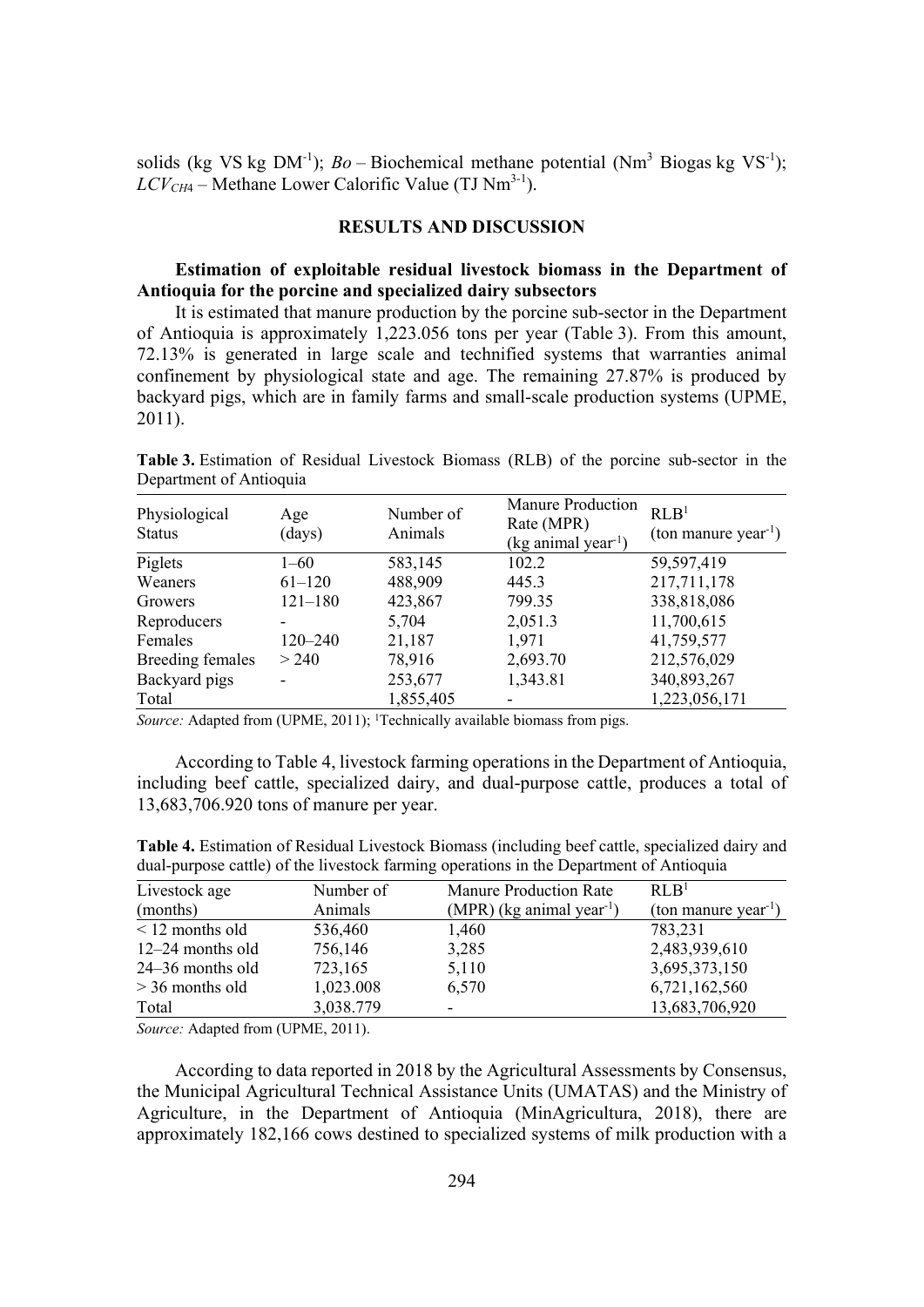manure production rate of 6,570 kg animal<sup>-1</sup> year for a total of 1,196,830 tons of manure per year. Table 5 presents data related to manure production by the specialized dairy subsector in the Department of Antioquia.

|                      | Manure production     | $RLB$ specialized dairy subsector <sup>1</sup> |  |
|----------------------|-----------------------|------------------------------------------------|--|
| Municipality         | $(\text{ton year}^1)$ | (ton manure year <sup>-1</sup> )               |  |
| Santa Rosa de Osos   | 515,554               | 128,889                                        |  |
| Entrerrios           | 166,208               | 41,552                                         |  |
| Don Matías           | 98,550                | 24,638                                         |  |
| Yarumal              | 90,975                | 22,744                                         |  |
| Belmira              | 84,024                | 21,006                                         |  |
| Sonsón               | 29,802                | 7,450                                          |  |
| Medellín             | 24,894                | 6,223                                          |  |
| Abejorral            | 19,881                | 4,970                                          |  |
| El Carmen de Viboral | 19,382                | 4,845                                          |  |
| Frontino             | 19,283                | 4,821                                          |  |

**Table 5.**Municipalities with the highest manure production by the specialized dairy subsector

Source: Adapted from (UPME, 2011); <sup>1</sup>Technically available.

Data shows that Santa Rosa de Osos and Entrerríos are the municipalities with the highest production of manure from the specialized dairy subsector with 515,554 tons and 166,208 tons per year respectively. The municipalities of Santa Rosa de Osos, Entrerrios, Don Matías, Yarumal and Belmira located in the northern sub-region of the Department of Antioquia contribute to the 79.82% of the total manure generated in the Department of Antioquia. The historical main activity of these municipalities is milk related products (Rios & Botero, 2020).

Although the specialized dairy subsector generates 1,196,830 tons of manure per year, only 25% of the manure generated in the dairies during milking can be recovered, which is approximately 299,208 tons per year of technically available manure (Ministerio de Agricultura, 2020; UPME, 2011). On the other hand, the porcine subsector in the Department of Antioquia reported a total production of 1,223,056 tons of manure per year. The available amount of this substrate has a higher technical potential than livestock manure because its productive system usually uses the confinement of the animals (Londoño et al., 2017).

The approximate sum of manure produced by the porcine sub-sector (1,223,056 tons per year) and the technically usable manure produced by the specialized dairy sub-sector (299,208 tons per year), represents a residual biomass of 1,522,264 tons per year of technically usable manure due to its collection possibilities.

# **Technical-energy potential of manure generated by the porcine and specialized dairy subsectors in the Department of Antioquia**

Manure produced by the porcine subsector in the Department of Antioquia has a technical-energy potential of  $1,896$  TJ year<sup>-1</sup> with a statistical variation from 1,611 to 2,186 TJ year<sup>-1</sup>, corresponding to a 95% confidence interval. Backyard pigs accounts for the 27.9% of the total energy potential while the technified porcine systems represent the 72.1% (Londoño et al., 2017).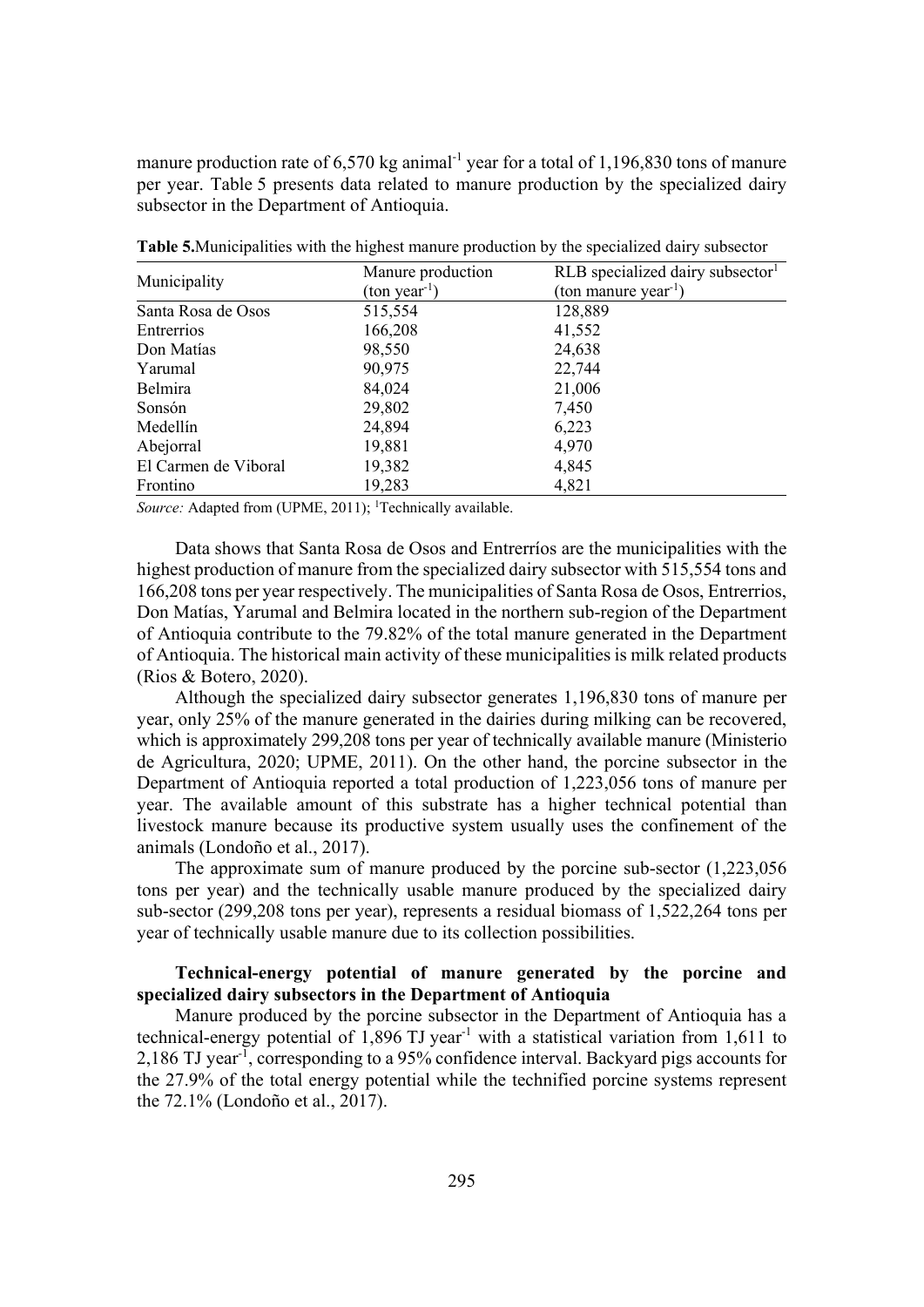Municipalities with the highest technical-energy potential from pig manure are Don Matías (166.67 TJ year<sup>-1</sup>), Medellín (144.73 TJ year<sup>-1</sup>), Ebejico (129 TJ year<sup>-1</sup>), Santa Rosa de Osos (121.26 TJ year<sup>-1</sup>), Santo Domingo (72.13 TJ year<sup>-1</sup>), San Pedro de los Milagros  $(68.21 \text{ TJ year}^1)$ , Barbosa  $(64.78 \text{ TJ year}^1)$ , Concordia  $(53.04 \text{ TJ year}^1)$ , Entrerrios (49.60 TJ year<sup>-1</sup>) and Angelopolis (45.08 TJ year<sup>-1</sup>) (UPME, 2011).

In the Department of Antioquia, there are 182,166 cows destined for specialized milk production systems with a production of 1,196,830 tons of manure per year and an energy potential of 749 TJ year<sup>-1</sup> by means of anaerobic digestion. However, since the specialized dairy farming subsector gathers milking cattle twice a day, only 25% of the total manure produced can be collected. This amount has a technical-energetic potential (anaerobic digestion) of available manure of  $187$  TJ year<sup>-1</sup> with a variation from 156 to 236 TJ year<sup>-1</sup>, corresponding to a 95% confidence interval.

For the specialized dairy subsector, the highest technical-energetic potential by means of anaerobic digestion was identified in the municipalities of Santa Rosa de Osos (80.68 TJ year<sup>-1</sup>), Entrerrios (26.01 TJ year<sup>-1</sup>), Don Matias (15.42 TJ year<sup>-1</sup>), Yarumal  $(14.24 \text{ TJ year}^{-1})$  and Belmira  $(13.15 \text{ TJ year}^{-1})$ , all located in the northern sub-region of the Department of Antioquia. The technical-energetic potential of manure produced in these municipalities is estimated at approximately 149 TJ year<sup>-1</sup>, corresponding to 79.82% of the potential of the Department. The sum of the other municipalities represents less than 5 TJ year<sup>-1</sup> each, where Sonson and Medellin present a potential of 4.66 TJ year-1 and 3.90 TJ year-1 respectively (Rios & Botero, 2020).

Considering data from the porcine and specialized dairy subsectors, the total exploitable technical-energetic potential is approximately  $2,084$  TJ year<sup>-1</sup> with a statistical variation from 1,767 and 2,422 TJ year<sup>-1</sup>, corresponding to a 95% confidence interval. From the estimated total technical-energetic potential, the porcine subsector represents 91.01% of the total while the specialized dairy sub-sector only presents the 8.99%. From the municipalities analyzed in this study, Santa Rosa de Osos showed the highest technical-energy potential with 201.94 TJ year<sup>-1</sup>, where  $60.05\%$  is contributed by the porcine sub-sector and 39.95% of the potential by the specialized dairy sub-sector.

Don Matias, Medellin, Ebejico and Santo Domingo presented an exploitable technical-energy potential from  $73$  TJ year<sup>-1</sup> to  $182.10$  TJ year<sup>-1</sup>. Energy potential is primarily attributed to the porcine sector of around 91% of the total, whereas only 9% is from the specialized dairy sub-sector. Entrerríos has a total technical-energy potential of 75.61 TJ year<sup>-1</sup>, where the porcine sub-sector contributes with 65.6% of the total. In the case of the municipality of Yarumal, the porcine sub-sector contributes to the 74.15% and the specialized milk sub-sector contributes 25.85% of the total exploitable technical-energy potential, corresponding to 55.08 TJ year<sup>-1</sup>. San Pedro, Barbosa, Concordia, Angelopolis, Caldas, Jerico, Tamesis, Angostura, Fredonia and Guarne have a total exploitable technical-energy potential from  $40.24$  TJ year<sup>-1</sup> to  $68.21$  TJ year<sup>-1</sup>, with a predominant contribution from the pig sub-sector, with percentages above 97% with a very low contribution from the specialized dairy sub-sector. Belmira has a total exploitable technical-energy potential of 21.25 TJ year<sup>-1</sup> with a 38.13% contribution from the porcine subsector. Marinilla, Santa Bárbara, Rionegro, Envigado, Girardota, Bello, Gomez Plata, Amaga, La Ceja, Urrao, Yolombo, El Retiro, Turbo and Arboletes, have a total exploitable technical-energy potential from 15.99 TJ year<sup>-1</sup> to 36 TJ year<sup>-1</sup> with a high contribution from the porcine subsector with percentages above 92%.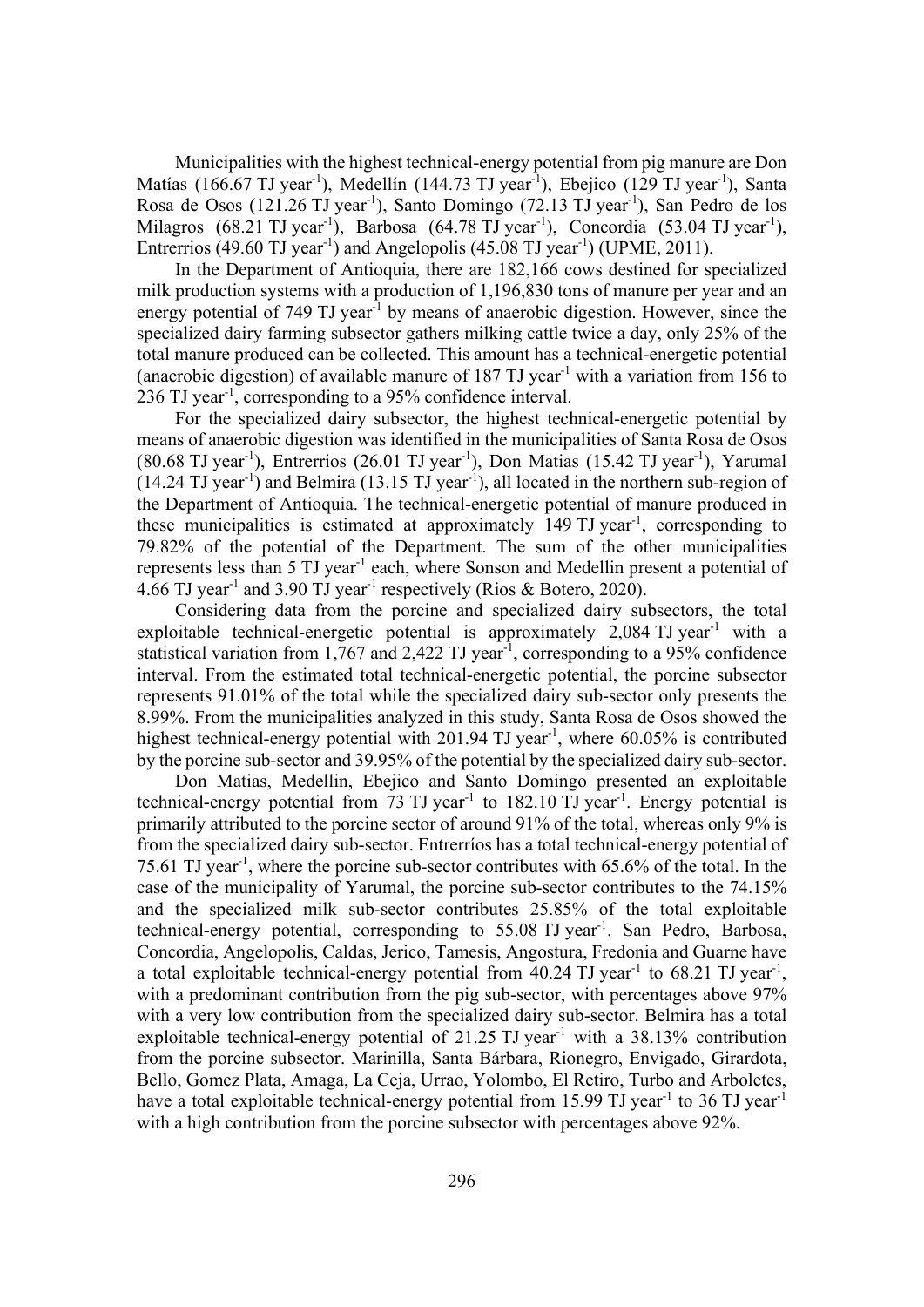In the other hand, municipalities such as Carolina del Príncipe, El Carmen de Viboral, Frontino, Sonson, La Union and Abejorral are highly influenced by the contribution of the specialized dairy subsector in percentages ranging from 16.66% to 63.98% (UPME, 2011).

In a study conducted by Contreras et al., 2020, there are 5 types of biomasses prioritized for biogas production in Colombia based on technical, environmental, and

socioeconomic criteria (Table 6). Although, these biomasses do not represent a large energy source to fulfill the energy demand compared with other renewable energy sources (i.e., hydropower, fossil fuels), energy generation from them have great potential of development and integration on the national grid, specifically to support energy demands in rural areas nearby, as an energy source for cooking, heating, or local electricity generation at small scale.

| Table 6. Biogas energy potential from different |  |  |
|-------------------------------------------------|--|--|
| biomasses in Colombia                           |  |  |

|                                                | Energy potential             |  |  |
|------------------------------------------------|------------------------------|--|--|
| Biomass type                                   | (biogas) share               |  |  |
|                                                | $\%$                         |  |  |
| Vinasse from sugar cane                        | 22                           |  |  |
| Organic Urban Solid Waste                      | 18                           |  |  |
| (OUSW)                                         |                              |  |  |
| Palm oil                                       | 21                           |  |  |
| Pig manure                                     | 14                           |  |  |
| Poultry manure                                 | 25                           |  |  |
| Total biogas energy available                  | 14,670 TJ year <sup>-1</sup> |  |  |
| Source: Adapted from (Contreras et al., 2020). |                              |  |  |

As presented in Table 6, utilization

of pig manure is an interesting residual biomass option for biogas production. In addition, Contreras et al., 2020 showed that Santander, Antioquia, Valle del Cauca, and Meta are the Departments with the greatest diversity of these biomasses. These results are in accordance with our findings. Pig manure availability in the Department of Antioquia and its bioconversion into biogas showed a great opportunity for energy diversification in rural areas.

### **Impact of residual biomass on the Colombian energy matrix**

Biomethane stands as an important renewable energy for Non-interconnected Electrical Areas (NEA) which impacts 66% of the Colombian territory and 601,486 inhabitants mostly located in areas typically affected by the social conflict and infrastructure restrictions. In that matter, biogas as a non-conventional renewable energy source can offer energy solutions such as fuel gas and/or electricity, allowing the development of more efficient projects with social benefits (CREG, 2016).

Manure produced by the livestock industry (meat, double purpose, and specialized dairy) has a theorical energy potential of 8,566 TJ year<sup>-1</sup> by anaerobic digestion means. Most of this energy potential depends on the possibility of collection and centralization. In Antioquia, productive systems are based on extensive cattle raising in which dissemination of residual biomass in the pastures of the cattle farms makes it difficult to collect. On the other hand, the specialized dairy subsector has a theoretical energetic potential of 749 TJ year<sup>-1</sup>. For this farming practice, approximately 25% of the available is collected with an estimated technical-energetic potential of 187 TJ year<sup>-1</sup>.

There is a technical-energetic potential of  $2,084$  TJ year<sup>-1</sup> in Antioquia from the manure produced by the livestock (i.e., specialized dairy) and the porcine subsectors, in which more than 90% of the potential corresponds to the porcine industry.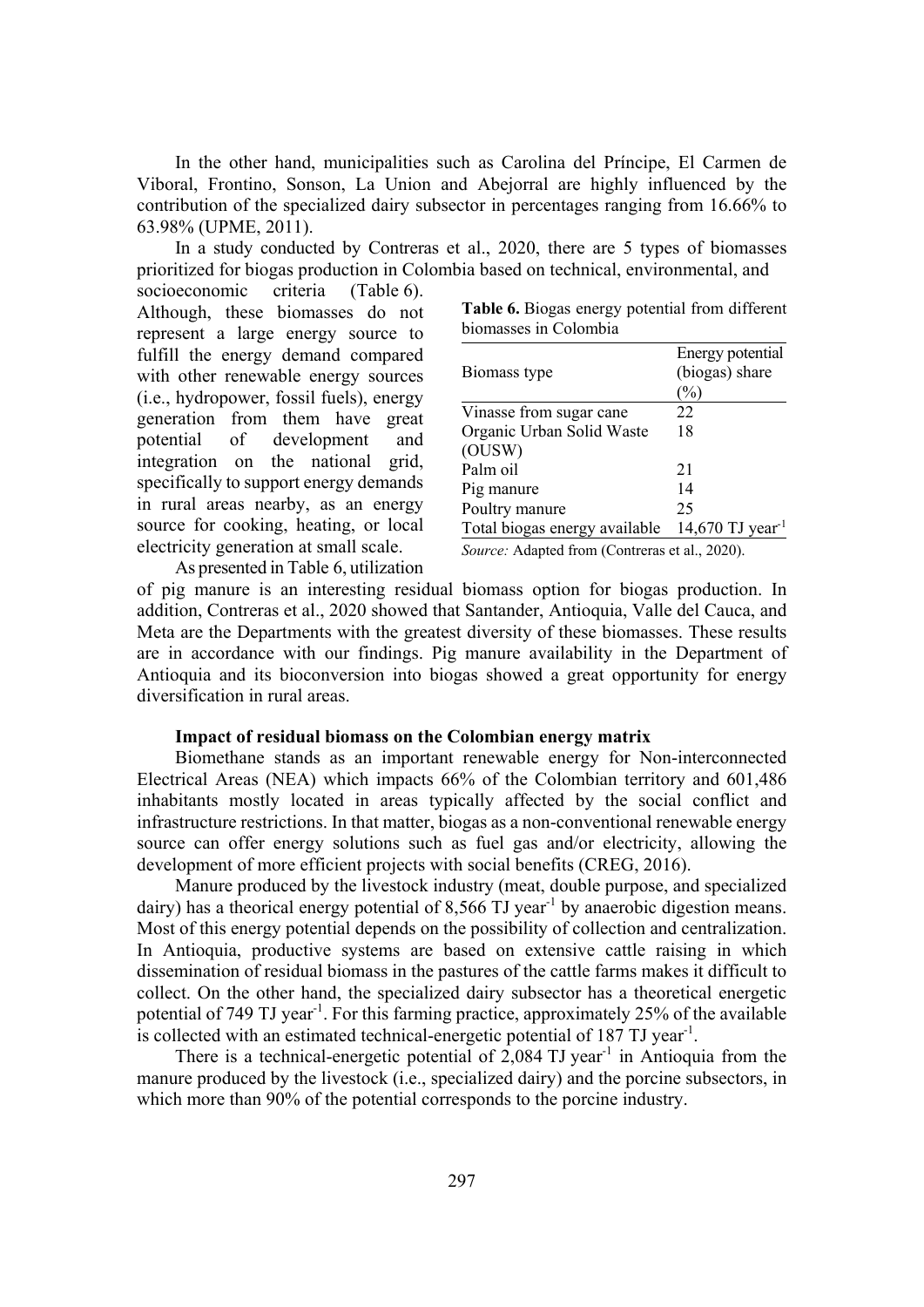Strategies such the one presented by Komasilovs et al., 2021 are crucial to enable national and international cooperation between the private sector and public sector with the participation of academic researchers. This will promote the proposal of residual biomass projects based on the technical-energy potential of specialized dairy systems and technified porcine farming.

Reported data on the primary energy supply share in Colombia consists of approximately 75% from non-renewable sources such as oil (39%), gas (27%) and coal (9%). The other 25% stands for hydropower (49%) and bioenergy (51%). By 2020, reported data from the total energy supply reached 1,610,929 TJ, from which 404,426 TJ are generated from renewable sources (International Renewable Energy Agency, 2020). In this research study, it was found an estimated technical-energetic potential from the specialized dairy and porcine subsectors of approximately  $2,084$  TJ year<sup>-1</sup> for the department of Antioquia, in which the total primary energy demand was found at approximately  $35,298$  TJ year<sup>-1</sup> (UPME, 2021). Technical energetic potential from studied residual biomass represents almost 6% of total energy demand for the department. In addition, it is estimated that there are almost 6,000 rural household without energy coverage in Antioquia, for which the results in this study could represent a sustainable source of energy (Departamento Administrativo de Planeación, 2016).

## **CONCLUSIONS**

Residual biomass available in the Department of Antioquia from the pig and specialized dairy cattle subsectors provides a sustainable energy source that impacts on the economic, social, and environmental dimensions. For the bioconversion of this type of biomass residues, availability, conditioning, collection with efficient transportation mechanisms and centralization is highly recommended to maintain the supply chain for its bioconversion into biofuels.

This research validated the importance of porcine and livestock manure centralization and bioconversion into biogas for energy generation in the Department of Antioquia. Specialized dairy manure and porcine manure contributes with approximately 299,208 tons and 1,223,056 tons per year of technically usable manure respectively.

For the specialized dairy farming industry manure collection is more accessible than for the traditional extensive livestock production practices because livestock is commonly gathered twice a day in cattle housing for milking, where manure can be collected and stored for further treatment. Technified porcine farms based on pig confinement and intensive production systems is the most implemented farming practice in the Department of Antioquia. This practice that allows manure centralization could lead the government, the private sector, and entrepreneurs to invests on renewable projects at medium and large scale. This study approaches data from a technical availability point of view and not from a theoretical perspective and proposes the need to update the current studies available to improve the quality of data.

Although the technical energetic potential from residual biomass in this study represents only 6% of total energy demand for the department of Antioquia, there is an opportunity to provide a sustainable energy solution for approximately 6,000 rural household without energy coverage in Antioquia.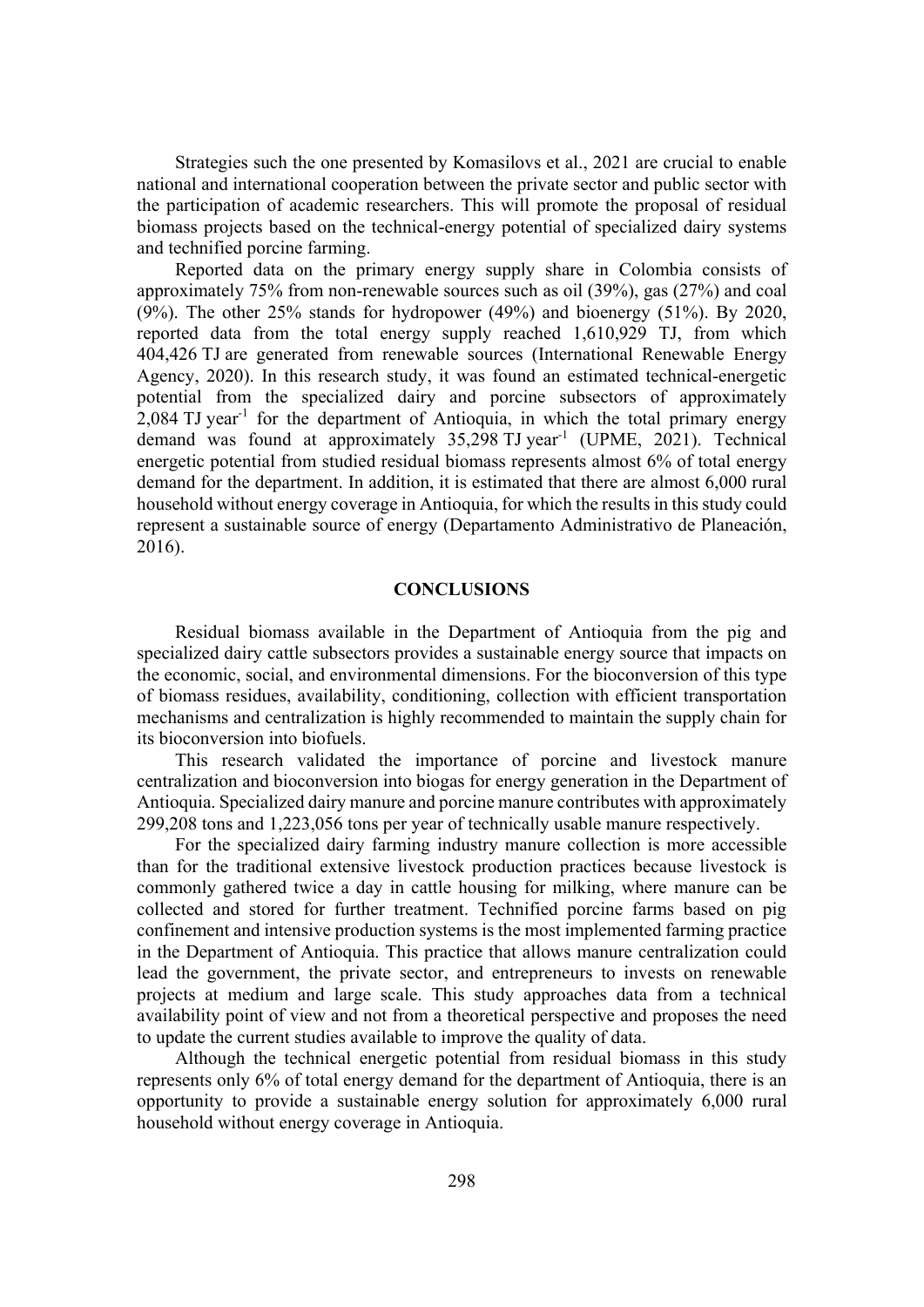### **REFERENCES**

- André, L., Zdanevitch, I., Pineau, C., Lencauchez, J., Damiano, A., Pauss, A. & Ribeiro, T. 2019. Dry anaerobic co-digestion of roadside grass and cattle manure at a 60 L batch pilot scale. *Bioresource Technology* **289**(July), 121737. https://doi.org/10.1016/j.biortech.2019.121737
- Arango Osorio, S., Vasco Echeverri, O., López Jiménez, G., González Sanchez, J. & Millán, I.I. 2019. Methodology for the design and economic assessment of anaerobic digestion plants to produce energy and biofertilizer from livestock waste. *Science of the Total Environment* **685**, 1169–1180.
- Contreras, M.D., Sequeda Barros, R., Zapata, J., Vanegas Chamorro, M. & Albis Arrieta, A. 2020. A Look to the Biogas Generation from Organic Wastes in Colombia. *International Journal of Energy Economics and Policy* 10(5), 2146–4553.
- CREG. 2016, December 6. *Resolución 240 Normas aplicables al servicio público domiciliario de gas combustible con biogás y biometano.* 2016. http://apolo.creg.gov.co/Publicac.nsf/1c09d18d2d5ffb5b05256eee00709c02/dafe4d4fc839 40e2052580bf005b67d0/\$FILE/Creg240-2016.pdf
- Departamento Administrativo de Planeación. 2016. *Anuario Estadístico de Antioquia*. Reporte. https://www.antioquiadatos.gov.co/index.php/13-10-4-cobertura-de-energia-en-losmunicipios-de-antioquia-ano-2016
- Galvis Pinzón, D.P. & Acevedo León, M.L. 2008. *Evaluation of the energy potential of residual biomass from the porcine sector in Colombia.* Universidad Industrial de Santander, 83 pp. (in Spanish).
- Herrero Garcia, N., Mattioli, A., Gil, A., Frison, N., Battista, F. & Bolzonella, D. 2019. Evaluation of the methane potential of different agricultural and food processing substrates for improved biogas production in rural areas. *Renewable and Sustainable Energy Reviews* **112**, 1–10.
- Hollas, C.E., Bolsan, A.C., Chini, A., Venturin, B., Bonassa, G., Cândido, D., Antes, F.G., Steinmetz, R.L.R., Prado, N.V. & Kunz, A. 2021. Effects of swine manure storage time on solid-liquid separation and biogas production: A life-cycle assessment approach. *Renewable and Sustainable Energy Reviews* 150, 111472. https://doi.org/10.1016/J.RSER.2021.111472
- International Renewable Energy Agency. 2020. Renewable Energy Statistics: Colombian Energy Profile. In *Report*.
- Cabeza, I., Thomas, M.T., Vásquez, A.V., Acevedo, P. & Hernández, M., 2016. Anaerobic co-digestion of organic residues from different productive sectors in Colombia: Biomethanation potential assessment. *Chemical Engineering Transactions* 49, 385–390.
- Jiménez Vásquez, A. F. 2021. *Atlas del potencial técnico-energético aprovechable por digestión* anaerobia de la biomasa residual pecuaria para los subsectores porcícola y *ganadería de leche especializada en el Departamento de Antioauia.* https://repository.udem.edu.co/handle/11407/6604
- Kall, K., Roosmaa, Ü. & Viiralt, R. 2016. Assessment of the economic value of cattle slurry and biogas digestate used on grassland | Request PDF. *Agronomy Research* **14**, 54–66. https://www.researchgate.net/publication/303787394 Assessment of the economic value e\_of\_cattle\_slurry\_and\_biogas\_digestate\_used\_on\_grassland
- Komasilovs, V., Bumanis, N., Kviesis, A., Anhorn, J. & Zacepins, A. 2021. Development of the digital matchmaking platform for international cooperation in the biogas sector. *Agronomy Research* **19**(Special Issue 1), 809–818. https://doi.org/10.15159/AR.21.018
- Krishna Kafle, G. & Chen, L. 2016. Comparison on batch anaerobic digestion of five different livestock manures and prediction of biochemical methane potential (BMP) using different statistical models. *Waste Management* 48, 492–502. https://doi.org/https://doi.org/10.1016/j.wasman.2015.10.021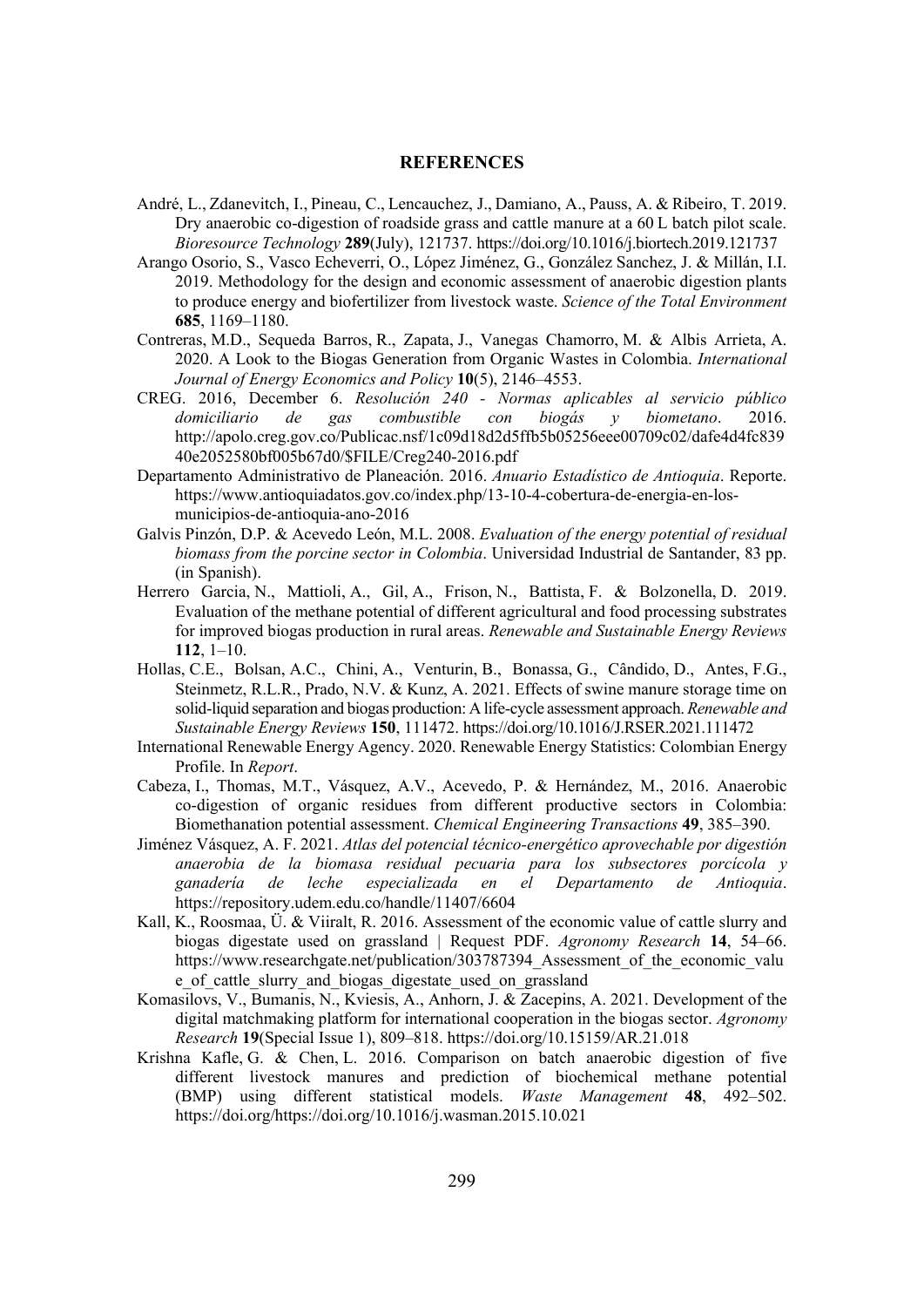- Li, J., Jha, A.K. & Bajracharya, T.R. 2014. Dry anaerobic co-digestion of cow dung with pig manure for methane production. *Applied Biochemistry and Biotechnology* 173(6), 1537–1552. https://doi.org/10.1007/s12010-014-0941-z
- Liang, Y. gan, Li, X. juan, Zhang, J., Zhang, L. gan, & Cheng, B. 2017. Effect of microscale ZVI/magnetite on methane production and bioavailability of heavy metals during anaerobic digestion of diluted pig manure. *Environmental Science and Pollution Research* 24(13), 12328–12337. https://doi.org/10.1007/s11356-017-8832-9
- Liang, Y. gan, Xu, L., Bao, J., Firmin, K.A. & Zong, W. 2020. Attapulgite enhances methane production from anaerobic digestion of pig slurry by changing enzyme activities and microbial community. *Renewable Energy* 145, 222–232. https://doi.org/10.1016/j.renene.2019.06.037
- Londoño, A.T., Jaramillo, C.A.P. & Hernández, R.Z. 2017. Evaluation of the methanogenic biochemical potential of the pork porcine precursor in the North of Antioquia. *Journal of Engineering and Technology* **6**(1), 44–54.
- Londoño Pineda, A.A., Vélez Rojas (Oscar), O.A., Jonathan, M.P. & Sujitha, S.B. 2019. Evaluation of climate change adaptation in the energy generation sector in Colombia via a composite index – A monitoring tool for government policies and actions. *Journal of Environmental Management,* 250, 109453. https://doi.org/10.1016/J.JENVMAN.2019.109453
- Luna-DelRisco, M., Normak, A. & Orupõld, K. 2011. Biochemical methane potential of different organic wastes and Biochemical methane potential of different organic wastes and energy crops from Estonia energy crops from Estonia. *Agronomy Research* **9**, 331–342.
- Marrugo, G., Valdés, C.F. & Chejne, F. 2016. Characterization of Colombian Agroindustrial Biomass Residues as Energy Resources. *Energy and Fuels* 30(10), 8386–8398. https://doi.org/10.1021/ACS.ENERGYFUELS.6B01596
- Martí Herrero, J. 2008. *Design guide and installation manual for family biodigesters*. Publisher: GIZ. https://doi.org/10.13140/RG.2.1.1048.6242 (in Spanish).
- McVoitte, W.P.A. & Clark, O.G. 2019. The effects of temperature and duration of thermal pretreatment on the solid-state anaerobic digestion of dairy cow manure. *Heliyon* **5**(7), e02140. https://doi.org/10.1016/j.heliyon.2019.e02140
- MinAgricultura. 2018. *Management Report 2018*. Report, 1–171. (in Spanish). In: https://www.minagricultura.gov.co/planeacion-controlgestion/Gestin/PLANEACION/Informe\_de\_Gesti%C3%B3n\_(Metas\_Objetivos\_Indicado res\_Gestion)/INFORME%20DE%20%20GESTION%202018.pdf
- Ministerio de Agricultura. 2020. *Agricultural Evaluations Municipal Agricultural Evaluations* and Statistical Yearbook of the Agricultural Sector. Report, (in Spanish). In: https://www.agronet.gov.co/estadistica/paginas/home.aspx?cod=59
- Pham, C.H., Saggar, S., Vu, C.C., Tate, K.R., Tran, T.T.T., Luu, T.T., Ha, H.T., Nguyen, H.L. T. & Sommer, S. G. 2017. Biogas production from steer manures in Vietnam: Effects of feed supplements and tannin contents. *Waste Management* 69, 492–497. https://doi.org/10.1016/j.wasman.2017.08.002
- Pupo-Roncallo, O., Campillo, J., Ingham, D., Hughes, K. & Pourkashanian, M. 2019. Large scale integration of renewable energy sources (RES) in the future Colombian energy system. *Energy* **186**, 115805. https://doi.org/10.1016/j.energy.2019.07.135
- Ramirez-Contreras, N.E. & Faaij, A.P.C. 2018. A review of key international biomass and bioenergy sustainability frameworks and certification systems and their application and implications in Colombia. *Renewable and Sustainable Energy Reviews* 96, 460–478. https://doi.org/10.1016/J.RSER.2018.08.001
- Ramírez Balaguera, L.F. & Barrera Ojeda, D.F. 2017. Potencial energético de la *biomasa residual pecuaria del departamento de Cundinamarca – Colombia.* Universidad Distrital Francisco José de Caldas. PhD Thesis. In: https://repository.udistrital.edu.co/handle/11349/5178